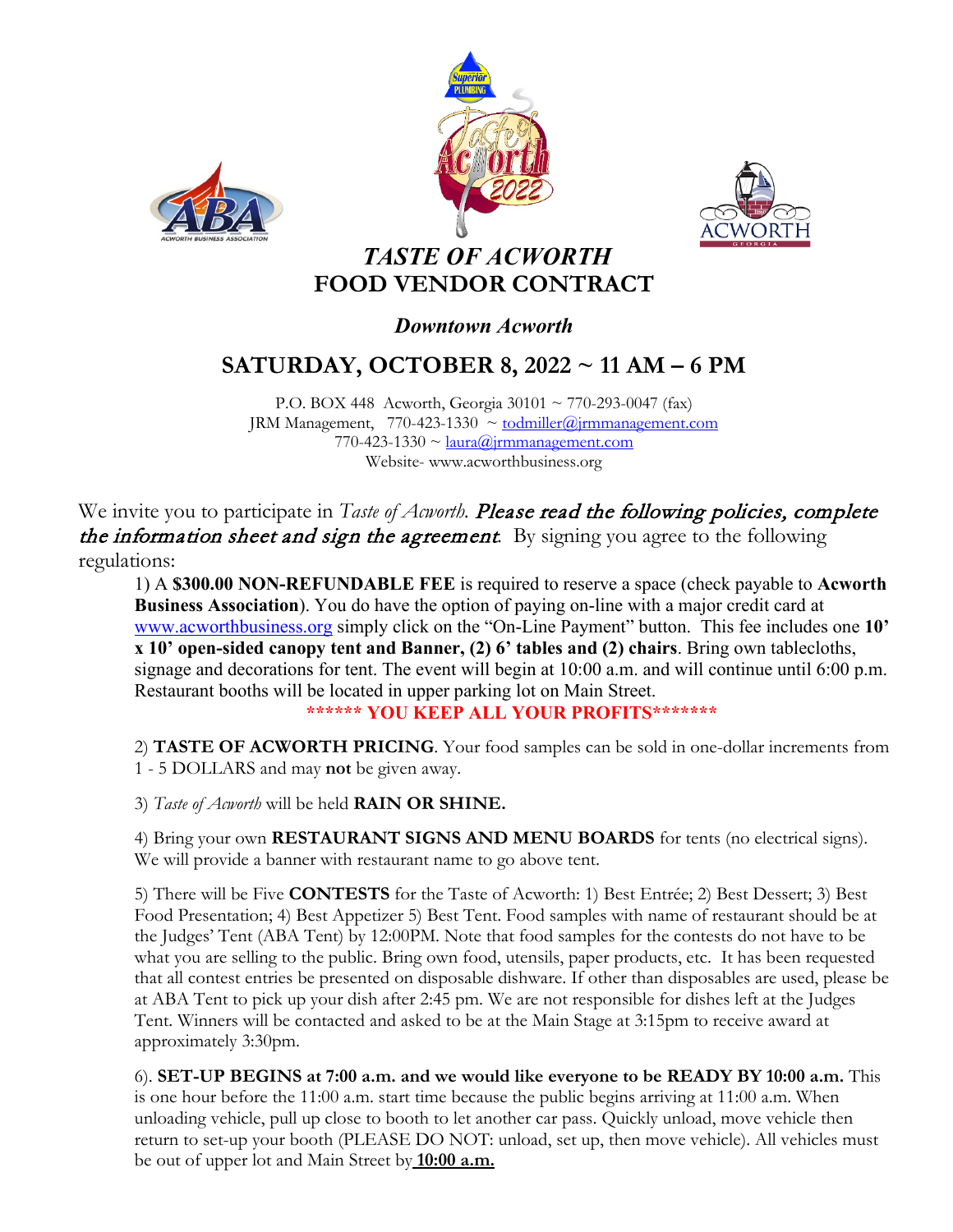#### **Page 2 of 3**

7) **SPACE ASSIGNMENTS** will be completed approximately two weeks prior to the event. Space assignments are made on a first-come, first-served basis and type of food samples served. If you have a special request for your booth, please list it on this form. We cannot guarantee but will try our best to accommodate your any requests or requests for your same space if you participated last year.

#### 8) **SOFT DRINKS. Please do not bring soft drinks to be sold or given away.**

**BOTTLE WATER** – There will be a bottle water sponsor. You are allowed to sell water, but it must only be the sponsor's brand water.

9) **END TIME of the event is 6:00 p.m**. Please have your booth broken down by 9:00 p.m. Do not begin breaking down prior to 6:00p.m.

10) **CLEAN-UP**. ALL trash, papers or boxes must be placed in a dumpster**.** Please reference an event map for location of dumpsters. Do not dump grease or hot coals in parking lots or streets. A grease trap will be provided on site.

11) **TABLE & CHAIRS**. Acworth Business Association has rented **tables and chairs for your booth**. They must be left when you leave. If they are missing or damaged, they will be billed to your business.

12) **ELECTRICITY**. To ensure that you will have **electricity on event day, we must know by Friday, September 23, 2022.** It is your responsibility to bring **100 ft. extension cords for EACH outlet requested as the e**lectrical outlets are not directly behind your tent.

13) **LIABILITY WAIVER AND RELEASE.** I, assume all responsibility for, and risks and hazards of, participation in the rental activity planned by my group. In considerations of the City of Acworth, Acworth Business Association, and JRM Management providing permission to use the space requested, I, and all members of my rental group, do hereby release the City of Acworth, Acworth Business Association, and JRM Management, including all officials, officers, employees, sponsors, organizers, supervisors, volunteers, participants, and all other agents, of any and all claims, demands, rights, and causes of action of whatever kind and nature, arising from and by reason of, and all known and unknown, foreseen and unforeseen, bodily and personal injuries, damage to property, and the consequences thereof, resulting from participation in the rental activity planned in the City of Acworth.